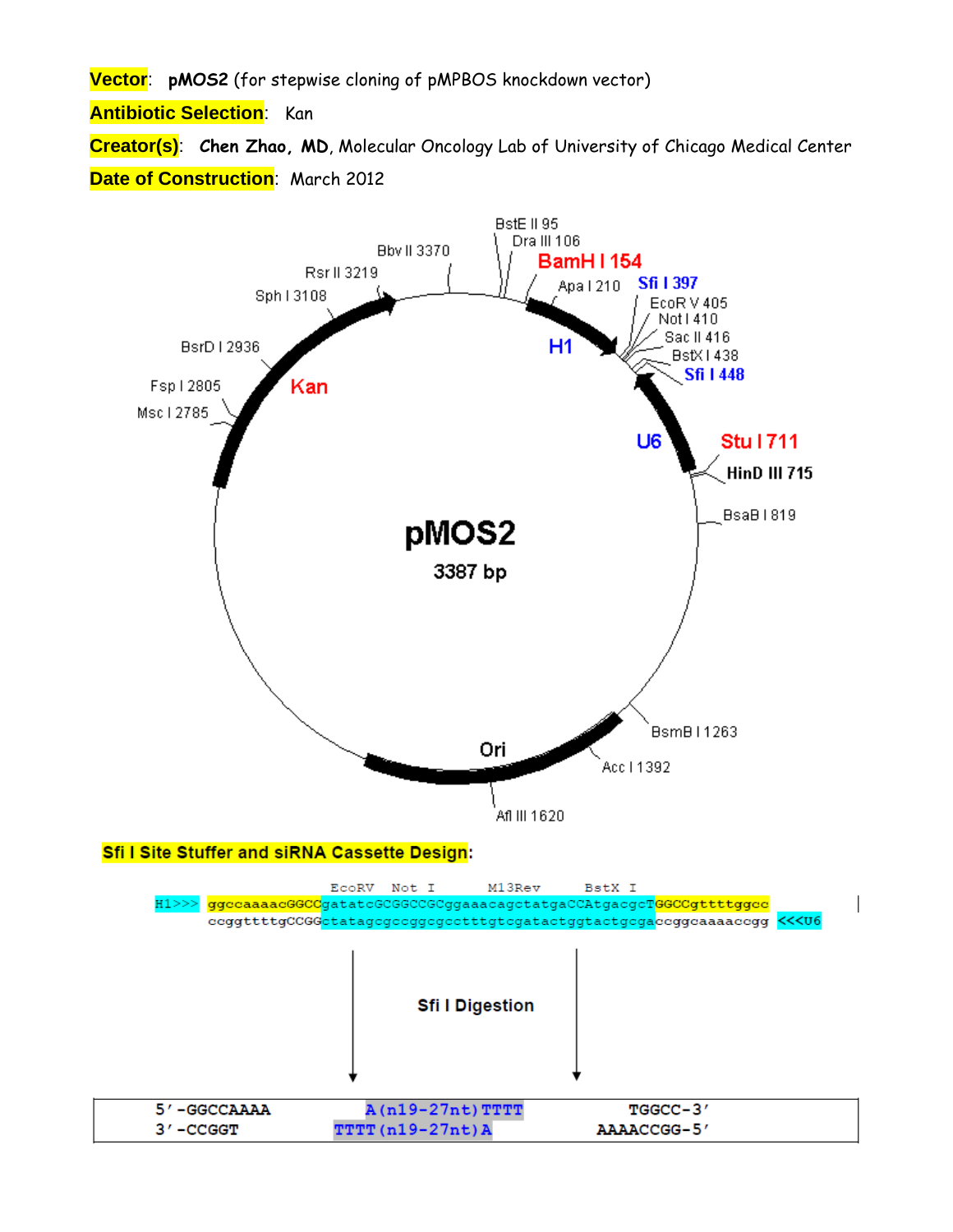## pMOS2 Full-Length Sequence

GGAAACAGCTATGACCATGATTACGCCAAGCTCGAAATTAACCCTCACTAAAGGGAACAAAAGCTGGTACGAGGACAGGCTG GAGCCATGGCTGGTGACCACGTCGTGGAATGCCTTC<mark>GaattAATTC</mark>AGCACCTGCACATGGGACGTCGAgGGATCCagctta attcgaacgctgacgtcatcaacccgctccaaggaatcgcgggcccagtgtcactaggcgggaacacccagcgcgcgtgcgc cctggcaggaagatggctgtgagggacaggggagtggcgccctgcaatatttgcatgtcgctatgtgttctgggaaatcacc ataaacgtgaaatgtctttggatttgggaatcttataagttctgtatgagaccacagatcggccaaaacggccgatatcGCG GCCGCggaaacagctatgaCCAtgacgcTggccgttttggcctcctttccacaagatatataaagccaagaaatcgaaatac tttcaagttacggtaagcatatgatagtccattttaaaacataattttaaaactgcaaactacccaagaaattattactttc atgcaaatatgaaggaatcatgggaaataggccctcttcctgcccgaccttAGGCCTAAGCTTGCCTAATCGGACGAAAAAA TGACCATGATTACGCCAAGCTCCAATTCGCCCTATAGTGAGTCGTATTACAATTCACTGGCCGTCGTTTTACCCGGATCTGC ATCGCAGGATGCTGCTGCTACCCTGTGGAACACCTACATCTGTATTAACGAAGCGCTGGCATTGACCCTGAGTGATTTTTC TCTGGTCCCGCCGCATCCATACCGCCAGTTGTTTACCCTCACAACGTTCCAGTAACCGGCATGTTCATCATCAGTAACCCG TATCGTGAGCATCCTCTCTCTTTCATCGGTATCATTACCCCCATGAACAGAAATCCCCCTTACACGGAGGCATCAGTGACC AAACAGGAAAAAAACCGCCTTAACATGGCCCTTTATCAGAAAGCAAACATTAACGCTTCTGGAGAAAACTCAAGGAGCTGG TGATGACGGTGAAAACCTCTGACACATGCAGCTCCCGGAGACGGTCACAGCTTGTCTGTAAGCGGATGCCGGAGCAGACAA GCCCGTCAGGGCGCGTCAGCGGGTGTTGGCGGGTGTCGGGGCGCAGCCATGACCCAGTCACGTAGCGATAGCGGAGTGTATA CTGGCTTAACTATGCGGCATCAGAGCAGATTGTACTGAGAGTGCACCATATGCGGTGTGAAATACCGCACAGATGCGTAAGG AGAAAATACCGCATCAGGCGCTCTTCCGCTTCCTCGCTCACTGACTCGCTGCGCTCGGTCGTTCGGCTGCGGCGAGCGGTAT CAGCTCACTCAAAGGCGGTAATACGGTTATCCACAGAATCAGGGGATAACGCAGGAAAGAACATGTGAGCAAAAGGCCAGCA AAAGGCCAGGAACCGTAAAAAGGCCGCGTTGCTGGCGTTTTTCCATAGGCTCCGCCCCCCTGACGAGCATCACAAAAATCGA CGCTCAAGTCAGAGGTGGCGAAACCCGACAGGACTATAAAGATACCAGGCGTTTCCCCCTGGAAGCTCCCTCGTGCGCTCTC CTGTTCCGACCCTGCCGCTTACCGGATACCTGTCCGCCTTTCTCCCTTCGGGAAGCGTGGCGCTTTCTCATAGCTCACGCTG TAGGTATCTCAGTTCGGTGTAGGTCGTTCGCTCCAAGCTGGGCTGTGTGCACGAACCCCCCGTTCAGCCCGACCGCTGCGCC TTATCCGGTAACTATCGTCTTGAGTCCAACCCGGTAAGACACGACTTATCGCCACTGGCAGCAGCCACTGGTAACAGGATTA GCAGAGCGAGGTATGTAGGCGGTGCTACAGAGTTCTTGAAGTGGTGGCCTAACTACGGCTACACTAGAAGGACAGTATTTGG GGTGGTTTTTTTGTTTGCAAGCAGCAGATTACGCGCAGAAAAAAAGGATCTCAAGAAGATCCTTTGATCTTTTCTACGGGGT CTGACGCTCAGTGGAACGAAAACTCACGTTAAGGGATTTTGGTCATGAGATTATCAAAAAGGATCTTCACCTAGATCCTTTT AAATTAAAAATGAAGTTTTAAATCAATCTAAAGTATATATGAGTAAACTTGGTCTGACAGTTACCAATGCTTAATCAGTGAG GCACCTATCTCAGCGATCTGTCTATTTCGTTCATCCATAGTTGCCT<mark>GAC</mark>TCCCC<mark>GTC</mark>ATTCAAATATGTATCCGCTCATGAG ACAATAACCCTGATAAATGCTTCAATAATATATATGATTGAACAAGATGGATTGCACGCAGGTTCTCCGGCCGCTTGGGTGGAG AGGCTATTCGGCTATGACTGGGCACAACAGACAATCGGCTGCTCTGATGCCGCCGTGTTCCGGCTGTCAGCGCAGGGGCCC GACGGGCGTTCCTTGCGCAGCTGTGCTCGACGTTGTCACTGAAGCGGGAAGGGACTGGCTGCTATTGGGCGAAGTGCCGGGG CAGGATCTCCTGTCATCTCACCTTGCTCCTGCCGAGAAAGTATCCATCATGGCTGATGCGATGCGGCGGCTGCATACGCTTG TCAGGATGATCTGGACGAAGAGCATCAGGGGCTCGCGCCAGCCGAACTGTTCGCCAGGCTCAAGGCGAGCATGCCCGACGGC GAGGATCTCGTCGTGACCCATGGCGATGCCTGCTTGCCGAATATCATGGTGGAAAATGGCCGCTTTTCTGGATTCATCGACT GTGGCCGGCTGGGTGTGGCGGACCGCTATCAGGACATAGCGTTGGCTACCCGTGATATTGCTGAAGAGCTTGGCGGCGAATG GGCTGACCGCTTCCTCGTGCTTTACGGTATCGCCGCTCCCGATTCGCAGCGCATCGCCTTCTATCGCCTTCTTGACGAGTTC TTCTGACCTTTCGTCTTCAAGaatt

| BstE II   | G`GTNAC, C      | 95   |
|-----------|-----------------|------|
| PflM I    | CCAN, NNN `NTGG | 106  |
| Dra III   | CAC, NNN `GTG   | 106  |
| Bsm I     | GAATG, C 7      | 116  |
| Bsg I     | GTGCAG 22/20    | 120  |
| BamH I    | G`GATC, C       | 154  |
| Bsp120 I  | G`GGCC, C       | 206  |
| Apa I     | G, GGCC `C      | 210  |
| BssH II   | G`CGCG, C       | 236  |
| Ssp I     | AAT ATT         | 295  |
| Bsa I     | GGTCTC 7/11     | 371  |
| EcoR V    | GAT ATC         | 405  |
| Not I     | GC `GGCC, GC    | 410  |
| Sac II    | CC, GC 'GG      | 416  |
| BstX I    | CCAN, NNNN`NTGG | 438  |
| Eco0109 I | RG`GNC, CY      | 687  |
| Bsu36 I   | CC`TNA, GG      | 706  |
| Stu I     | AGG   CCT       | 711  |
| HinD III  | A`AGCT, T       | 715  |
| BsaB I    | GATNN   NNATC   | 819  |
| Eco47 III | AGC GCT         | 876  |
| Psp1406 I | AA`CG, TT       | 947  |
| BsmB I    | CGTCTC 7/11     | 1263 |
| Acc I     | GT `MK, AC      | 1392 |
| Bst1107 I | GTA TAC         | 1393 |
| Xca I     | GTA TAC         | 1393 |

| Afl III   | A CRYG, T              | 1620 |
|-----------|------------------------|------|
| isc I     | TGG CCA                | 2785 |
| 'sp I     | TGC GCA                | 2805 |
| BsrD I    | GCAATG, 8              | 2936 |
| 3sp1286 I | G, DGCH C              | 3006 |
| Sph I     | G, CATG`C              | 3108 |
| I Mopl    | G`CCGG, C              | 3203 |
| Wae I     | GCC GGC                | 3205 |
| lsr II    | CG`GWC, CG             | 3219 |
| Bbs I     | GAAGAC 8/12            | 3369 |
| Bby II    | GAAGAC 7/11            | 3370 |
|           | Number of enzymes = 37 |      |
|           |                        |      |

The following enzymes do not cut in pMOS2:

| Acc65 I | Afl II  | Age I   | Apo I   | Asc I  |
|---------|---------|---------|---------|--------|
| Asp718  | Ava I   | Avr II  | Bcl I   | Bql II |
| Blp I   | BseR I  | BsiW I  | BspM II | BsrG I |
| Cla I   | Eco72 I | ECON I  | EcoR I  | Esp I  |
| Fse I   | HinC II | Hind II | Hpa I   | Kpn I  |
| Mlu I   | Mun I   | Nhe I   | Nru I   | Nsi I  |
| PaeR7 I | Pme I   | Pml I   | PpuM I  | PspA I |
| Pst I   | Pvu I   | Sac I   | Sal I   | Sca I  |
| Sma I   | SnaB I  | Spe I   | Spl I   | Srf I  |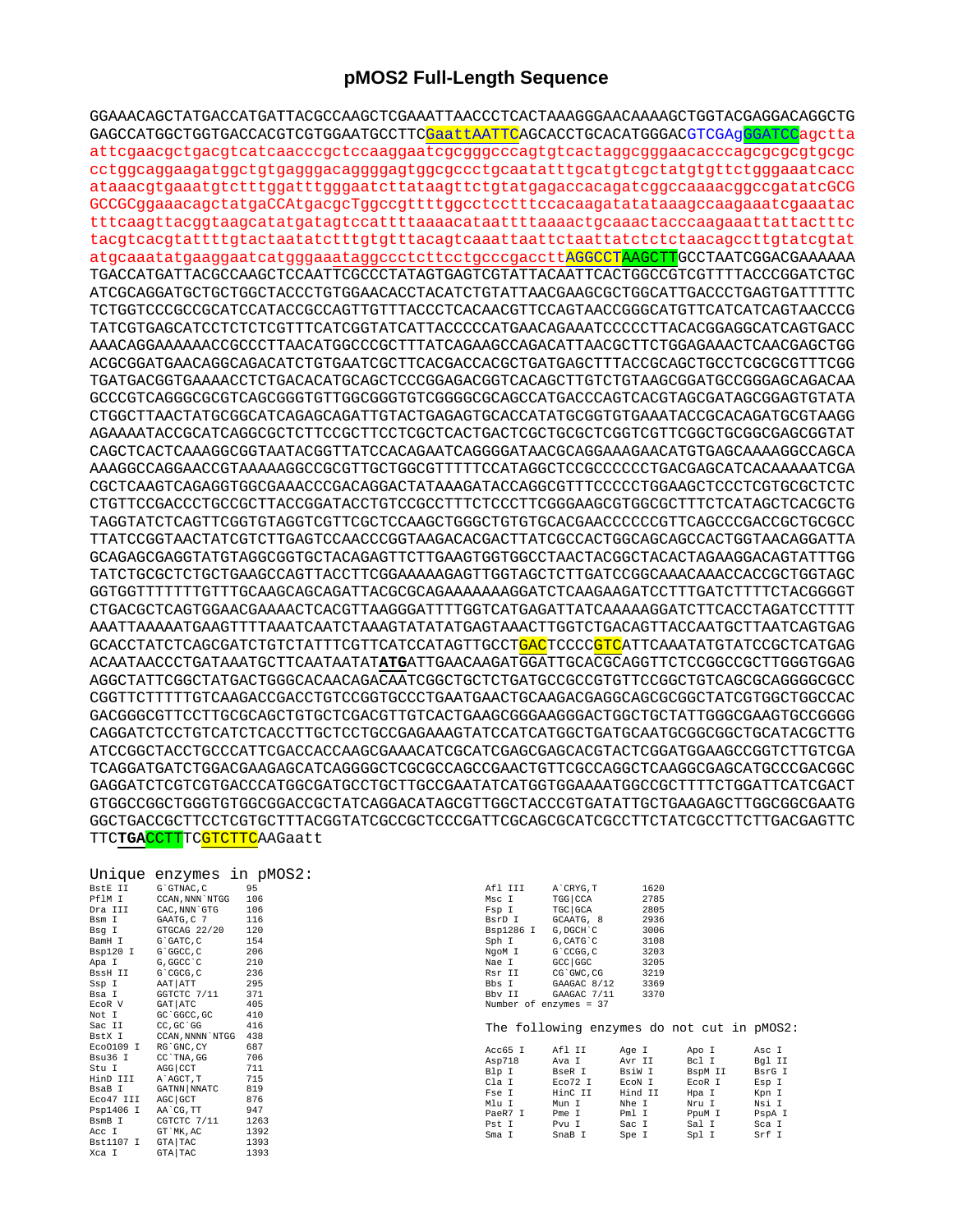| pMOS2: sites sorted by name: |            |              |              |              |              | Dpn I                | (15)        | 1895<br>156  | 2304<br>387  | 2470<br>816  | 2188         |
|------------------------------|------------|--------------|--------------|--------------|--------------|----------------------|-------------|--------------|--------------|--------------|--------------|
| Aat II                       | (2)        | 149          | 181          |              |              |                      |             | 2263         | 2274         | 2282         | 2360         |
| Acc I                        | (1)        | 1392         |              |              |              |                      |             | 2372         | 2477         | 2876         | 2954         |
| Aci I                        | (46)       | 189          | 204          | 223          | 409          |                      |             | 3035         | 3044         | 3122         |              |
|                              |            | 413          | 415          | 911          | 914          | DpnII                | (15)        | 154          | 385          | 814          | 2186         |
|                              |            | 925          | 1081         | 1097         | 1152         |                      |             | 2261         | 2272         | 2280         | 2358         |
|                              |            | 1208         | 1293         | 1332         | 1342         |                      |             | 2370<br>3033 | 2475<br>3042 | 2874<br>3120 | 2952         |
|                              |            | 1384         | 1409         | 1447         | 1460         | Dra I                | (4)         | 528          | 541          | 2379         | 2398         |
|                              |            | 1486         | 1503         | 1546         | 1553         | Dra III              | (1)         | 106          |              |              |              |
|                              |            | 1574<br>1839 | 1665<br>1960 | 1693<br>2070 | 1820<br>2205 | Drd I                | (3)         | 1315         | 1728         | 2730         |              |
|                              |            | 2214         | 2533         | 2612         | 2675         | Dsa I                | (3)         | 87           | 413          | 3135         |              |
|                              |            | 2769         | 2833         | 2934         | 2937         | Eae I                | (9)         | 389          | 398          | 410          | 440          |
|                              |            | 3177         | 3217         | 3222         | 3272         |                      |             | 797          | 2609         | 2783         | 3174         |
|                              |            | 3288         | 3314         |              |              |                      |             | 3201         |              |              |              |
| Afl III                      | (1)        | 1620         |              |              |              | Eag I                | (3)         | 398          | 410          | 2609         |              |
| Aha II                       | (4)        | 146          | 178          | 284          | 2703         | Ear I                | (4)         | 697          | 1504         | 3047         | 3257         |
| Ahd I                        | (2)        | 2513         | 3373         |              |              | Eco47 III<br>Eco57 I | (1)<br>(3)  | 876<br>2167  | 2848         | 3280         |              |
| Alu I                        | (19)       | 9            | 31           | 64           | 161          | Eco0109 I            | (1)         | 687          |              |              |              |
|                              |            | 424          | 717          | 758          | 1145         | ECOR II              | (5)         | 247          | 1646         | 1767         | 1780         |
|                              |            | 1202         | 1213         | 1262         | 1281         |                      |             | 3088         |              |              |              |
|                              |            | 1562<br>2181 | 1788<br>2809 | 1878<br>3267 | 1924         | ECOR V               | (1)         | 405          |              |              |              |
| Alw I                        | (11)       | 150          | 161          | 821          | 2182         | Ehe I                | (2)         | 285          | 2704         |              |              |
|                              |            | 2268         | 2268         | 2365         | 2366         | Fnu4H I              | (32)        | 410          | 413          | 833          | 914          |
|                              |            | 2881         | 2948         | 3127         |              |                      |             | 1211         | 1214         | 1260         | 1357         |
| AlwN I                       | (2)        | 134          | 2036         |              |              |                      |             | 1410         | 1526         | 1544         | 1547         |
| Apa I                        | (1)        | 210          |              |              |              |                      |             | 1665         | 1820         | 1963         | 2028         |
| ApaL I                       | (2)        | 1436         | 1934         |              |              |                      |             | 2031         | 2237         | 2612         | 2664         |
| Ase I                        | (2)        | 123          | 620          |              |              |                      |             | 2675         | 2765         | 2770         | 2807         |
| Ava II                       | (2)        | 907          | 3219         |              |              |                      |             | 2848<br>3177 | 2935<br>3273 | 2938<br>3314 | 2941<br>3328 |
| BamH I                       | (1)        | 154          |              |              |              | Fok I                | (8)         | 841          | 903          | 981          | 1167         |
| Ban I                        | (4)        | 283          | 2461         | 2702         | 2737         |                      |             | 1308         | 2479         | 3027         | 3052         |
| Ban II                       | (2)        | 210          | 3068         |              |              | Fsp I                | (1)         | 2805         |              |              |              |
| Bbe I                        | (2)        | 287          | 2706         |              |              | Gdi II               | (11)        | 390          | 397          | 399          | 409          |
| Bbs I                        | (1)        | 3369         |              |              |              |                      |             | 411          | 439          | 796          | 2608         |
| Bbv I                        | (9)        | 1222<br>2042 | 1271<br>2248 | 1368<br>2776 | 2039<br>2818 |                      |             | 2610         | 3173         | 3200         |              |
|                              |            | 3339         |              |              |              | Gsu I                | (2)         | 101          | 1148         |              |              |
| Bbv II                       | (1)        | 3370         |              |              |              | Hae I                | (6)         | 451          | 711          | 1635         | 1646         |
| Bcn I                        | (7)        | 813          | 961          | 1267         | 1302         |                      |             | 2098         | 2785         |              |              |
|                              |            | 2001         | 2708         | 2868         |              | Hae II               | (5)         | 287          | 878          | 1498         | 1868         |
| Bfa I                        | (3)        | 219          | 2115         | 2368         |              |                      |             | 2706         |              |              |              |
| Bgl I                        | (2)        | 397          | 448          |              |              | Hae III              | (18)        | 208          | 391          | 400          | 412          |
| Bpm I                        | (2)        | 102          | 1149         |              |              |                      |             | 442          | 451          | 688          | 711          |
| Bsa I                        | (1)        | 371          |              |              |              |                      |             | 799          | 1095         | 1635         | 1646         |
| BsaA I                       | (3)        | 583          | 1374         | 3007         |              |                      |             | 1664<br>3176 | 2098<br>3203 | 2611         | 2785         |
| BsaB I                       | (1)        | 819          |              |              |              | Hga I                | (5)         | 443          | 1157         | 1316         | 1730         |
| BsaH I                       | (4)        | 146          | 178          | 284          | 2703         |                      |             | 2308         |              |              |              |
| BsaJ I                       | (7)        | 87<br>1780   | 194<br>2866  | 247<br>3135  | 413          | HgiA I               | (4)         | 1440         | 1938         | 2816         | 3006         |
| BsaW I                       | (3)        | 1826         | 1973         | 2734         |              | HgiE II              | (2)         | 1438         | 2199         |              |              |
| Bsg I                        | (1)        | 120          |              |              |              | Hha I                | (21)        | 238          | 240          | 246          | 286          |
| BsiC I                       | (2)        | 118          | 168          |              |              |                      |             | 877          | 1223         | 1326         | 1356         |
| BsiE I                       | (5)        | 401          | 413          | 1536         | 1960         |                      |             | 1497         | 1530         | 1800         | 1867         |
|                              |            | 2612         |              |              |              |                      |             | 1967         | 2141         | 2250         | 2697         |
| BsiHKA I                     | (4)        | 1440         | 1938         | 2816         | 3006         |                      |             | 2705         | 2769         | 2806         | 3072         |
| Bsm I                        | (1)        | 116          |              |              |              |                      |             | 3332         |              |              |              |
| BsmA I                       | (3)        | 372          | 1264         | 2536         |              | HinD III<br>Hinf I   | (1)<br>(11) | 715<br>199   | 357          | 672          | 778          |
| BsmB I                       | (1)        | 1263         |              |              |              |                      |             | 1176         | 1520         | 1595         | 1991         |
| BsmF I                       | (4)        | 157          | 284          | 893          | 2854         |                      |             | 2508         | 3188         | 3322         |              |
| BsoF I                       | (32)       | 410          | 413          | 833          | 914          | HinI I               | (4)         | 146          | 178          | 284          | 2703         |
|                              |            | 1211<br>1410 | 1214         | 1260<br>1544 | 1357<br>1547 | HinP I               | (21)        | 236          | 238          | 244          | 284          |
|                              |            | 1665         | 1526<br>1820 | 1963         | 2028         |                      |             | 875          | 1221         | 1324         | 1354         |
|                              |            | 2031         | 2237         | 2612         | 2664         |                      |             | 1495         | 1528         | 1798         | 1865         |
|                              |            | 2675         | 2765         | 2770         | 2807         |                      |             | 1965         | 2139         | 2248         | 2695         |
|                              |            | 2848         | 2935         | 2938         | 2941         |                      |             | 2703         | 2767         | 2804         | 3070         |
|                              |            | 3177         | 3273         | 3314         | 3328         |                      |             | 3330         |              |              |              |
| Bsp120 I                     | (1)        | 206          |              |              |              | Hpa II               | (16)        | 812          | 959          | 1266         | 1300         |
| Bsp1286 I                    | (1)        | 3006         |              |              |              |                      |             | 1827         | 1974         | 2000         | 2190         |
| BspH I                       | (2)        | 2340         | 2537         |              |              |                      |             | 2608<br>2866 | 2685<br>2956 | 2707<br>3023 | 2735<br>3204 |
| BspM I                       | (3)        | 142          | 2590         | 2971         |              | Hph I                | (6)         | 106          | 318          | 1241         | 1250         |
| Bsr I                        | (11)       | 211<br>1368  | 799<br>1399  | 929<br>2027  | 953<br>2040  |                      |             | 2357         | 2882         |              |              |
|                              |            | 2154         |              | 2847         |              | Kas I                | (2)         | 283          | 2702         |              |              |
| BsrB I                       | (4)        | 191          | 2646<br>1553 | 2535         | 3316         | Mae I                | (3)         | 219          | 2115         | 2368         |              |
| BsrD I                       | (1)        | 2936         |              |              |              | Mae II               | (11)        | 102          | 146          | 178          | 334          |
| BssH II                      | (1)        | 236          |              |              |              |                      |             | 577          | 582          | 947          | 1373         |
| BssS I                       | (2)        | 1793         | 3295         |              |              |                      |             | 2323         | 2819         | 3006         |              |
| Bst1107 I                    | (1)        | 1393         |              |              |              | Mae III              | (15)        | 95           | 214          | 499          | 578          |
| BstB I                       | (2)        | 118          | 168          |              |              |                      |             | 954          | 977          | 1061         | 1274         |
| BstE II                      | (1)        | 95           |              |              |              |                      |             | 1369<br>2438 | 1976<br>2823 | 2039<br>3129 | 2155         |
| BstN I                       | (5)        | 249          | 1648         | 1769         | 1782         | Mbo I                | (15)        | 154          | 385          | 814          | 2186         |
|                              |            | 3090         |              |              |              |                      |             | 2261         | 2272         | 2280         | 2358         |
| BstU I                       | (13)       | 204          | 238          | 240          | 409          |                      |             | 2370         | 2475         | 2874         | 2952         |
|                              |            | 415<br>1326  | 1152<br>1667 | 1221<br>2248 | 1223<br>2769 |                      |             | 3033         | 3042         | 3120         |              |
|                              |            | 3070         |              |              |              | Mbo II               | (9)         | 267          | 685          | 1492         | 2281         |
| BstX I                       | (1)        | 438          |              |              |              |                      |             | 2354         | 3063         | 3273         | 3355         |
| BstY I                       | (8)        | 154          | 814          | 2261         | 2272         |                      |             | 3370         |              |              |              |
|                              |            | 2358         | 2370         | 2874         | 3120         | Mme I                | (2)         | 1834         | 2018         |              |              |
| Bsu36 I                      | (1)        | 706          |              |              |              | Mnl I                | (20)        | 53           | 65           | 144          | 261          |
| Cac8 I                       | (22)       | 206          | 238          | 242          | 440          |                      |             | 461          | 699          | 949          | 1007         |
|                              |            | 719          | 837          | 879          | 1097         |                      |             | 1046         | 1226         | 1256         | 1518         |
|                              |            | 1551         | 1637         | 1674         | 2234         |                      |             | 1728         | 1801<br>2754 | 2052         | 2452         |
|                              |            | 2597         | 2783         | 3002         | 3068         | Msc I                | (1)         | 2618<br>2785 |              | 3111         | 3303         |
|                              |            | 3074         | 3102         | 3106         | 3147         | Mse I                | (15)        | 39           | 123          | 163          | 527          |
|                              |            | 3151         | 3205         |              |              |                      |             | 540          | 620          | 867          | 1087         |
| Cfr10 I<br>Csp6 I            | (2)<br>(4) | 3022<br>68   | 3203<br>591  | 1427         | 3008         |                      |             | 1119         | 1401         | 2326         | 2378         |
| Dde I                        | (7)        | 706          | 713          | 890          | 1430         |                      |             | 2383         | 2397         | 2450         |              |